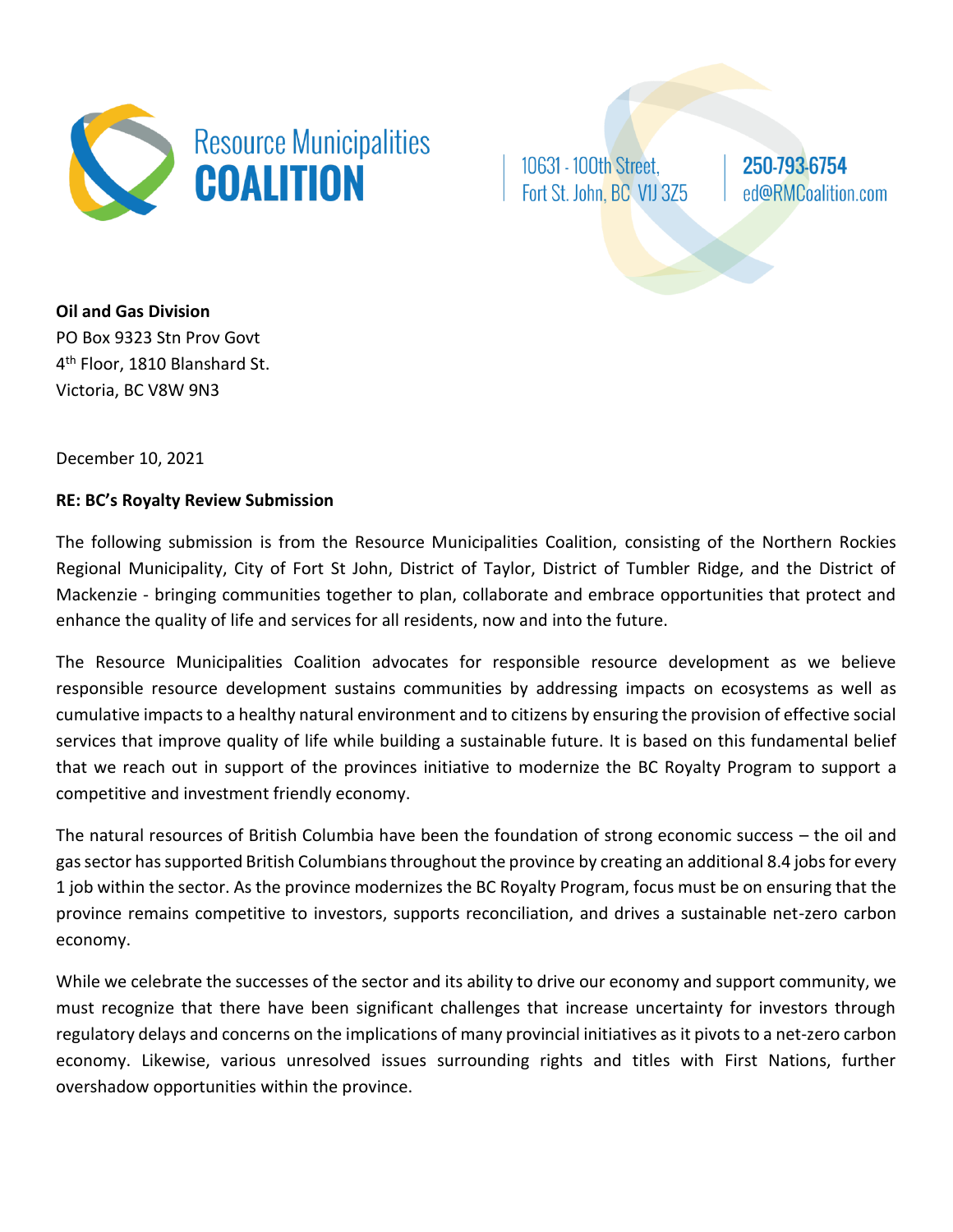Negotiations currently underway regarding the Yahey v BC court ruling and the unrest that surrounds the Coastal GasLink Pipeline project, with the Wet'suwet'en Hereditary Chiefs, that provides natural gas to the provincially supported LNG Canada project in Kitimat – each of these issues, impact investor confidence and erode the economic opportunities of the province. Even the introduction of a Royalty Program review itself, stalls growth as investors speculate the implications of the new program. Therefore, we encourage the province to ensure that these matters are resolved effectively prior to the implementation of a new Royalty Program.

The Resource Municipalities Coalition recognizes the importance of our First Nations neighbors and the impacts recent court rulings and government decisions have had on all First Nation communities. We strongly encourage government to resolve these matters prior to the implementation of a new Royalty program as it will demonstrate the importance of First Nations within the oil and gas sector and demonstrate, lasting and meaningful reconciliation.

Likewise, a new Royalty Program must support the innovative spirit and dedication of our First Nations who have steadily increased their ownership within this sector and demonstrated leadership in environmental stewardship, sustainable economic growth within their Nations and provide responsibly developed energy that the world needs.

To address specific elements of the discussion paper released on November 10<sup>th</sup>, 2021. The Resource Municipalities Coalition provides the following views for consideration:

# • **Government Goals for the Natural Gas Royalty Framework**

Economic Development: Recognizing impacts to provincial revenues in recent years has broader implication on community social frameworks that support British Columbians. In addition, recognizing that rural and remote communities are the drivers of the oil and gas sector, any reduction of supports to the social framework impeded the quality of life and puts further strain on communities to deliver the supports required to maintain or improve the quality of life and sustainability of programs provided. The noted goals: economic development, fair return on the public resource, and environmental protection, are equally important to the royalty framework and must be considered in harmony throughout to development, implementation, and execution of the program.

Fair Return on the public resource: While we recognize the challenges of determining a fair return on public resources as it is influenced by varied external sources, and while it may result is less value shared between industry and the Crown, it is critical to ensure the return reflects stability and supports an attractive and competitive investment environment to industry and the province.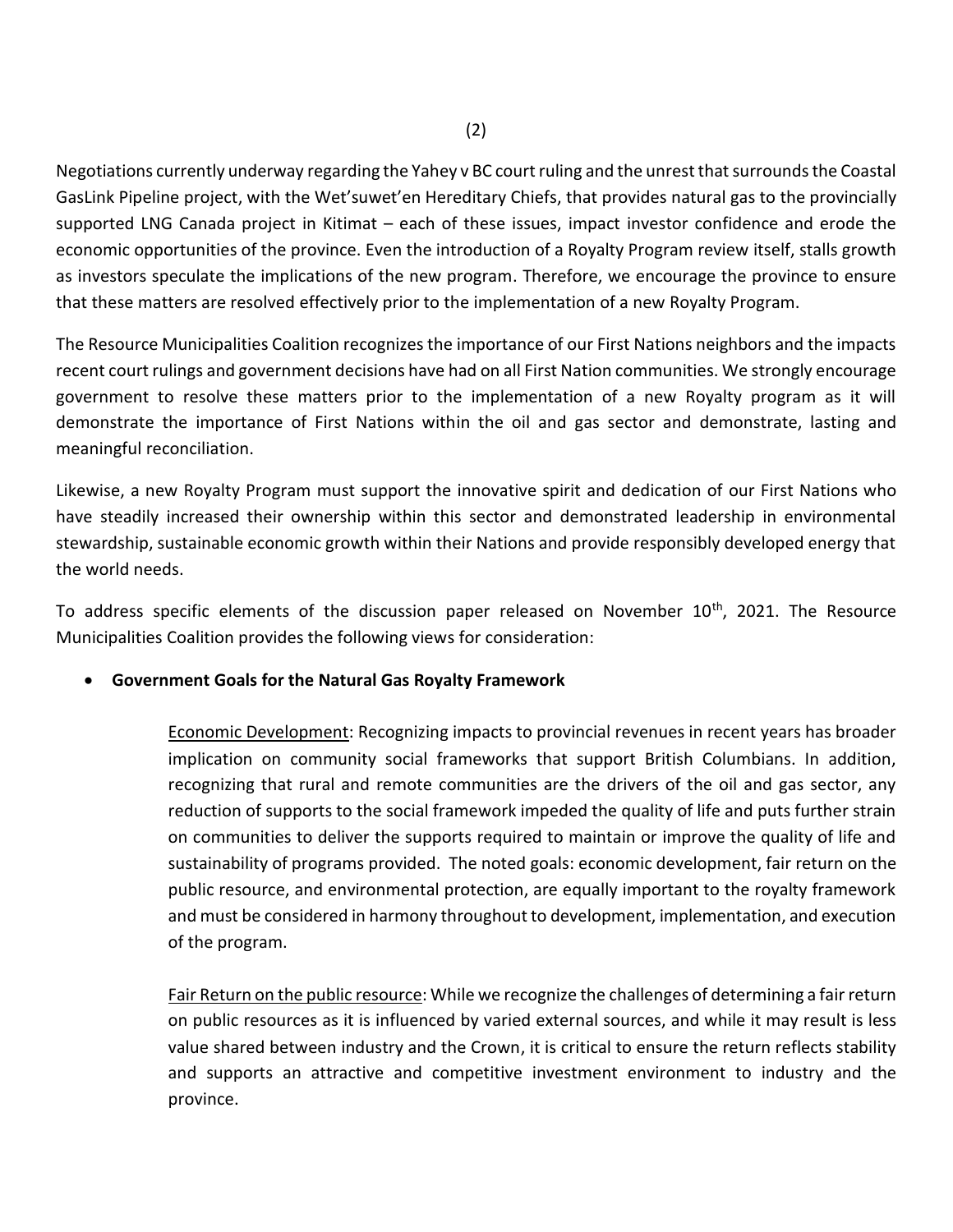Environmental Protection: The impacts of the oil and gas sector on our natural environment in past years have been reduced as the sector has embraced innovative technologies that have resulted in the sector now being one of the cleanest producers globally, due to federal and provincial legislation that has worked to reduce GHG's and the physical impacts to our landscape. This must be continued in harmony with economic development opportunities found within the province to ensure a sustainable future for generations to come.

### • **Framework Design Objectives**

Revenue Minus Cost: In reviewing the various models presented by the province, we believe the Revenue Minus Cost model is most likely to effectively achieve the governments' - equally important - three goals of the royalty framework, economic development, fair return on the public resource, and environmental protection.

We believe the Revenue Minus Cost model better supports a growing resource economy, as it is proposed to eliminate differential impacts on investment and production decisions, accounts for all direct costs of production, tie royalties to the true economic value of each well, maximizing the public benefits of development, rather than a Flat Rate model.

#### • **Transition**

The Resource Municipalities Coalition believes that a transition plan can only be effectively determined once a decision has been made on the preferred royalty model, and the development of a transition plan, must be inclusive of First Nations and industry. While we recognize that there may be an eagerness to move swiftly to transition to the new model, a transition plan must be gradual, effective, and administratively feasible to all parties.

### • **Existing Royalty Incentives**

Existing royalty incentives should be used to implement a community legacy programs that support ongoing and future opportunities. By re-investing these funds into the local economy, communities can build capacity to better serve the needs of their community.

While the Oil and Gas sector has strong economic influence on our local economies through direct and indirect employment, these industry's also support the social framework of our communities which is reflected when the province becomes less competitive and discouraging to investors. By ensuring that the province is resolving matters with our First Nation neighbors, implementing a Royalty Program that supports a competitive BC and attracts investment, the province will be putting the people of British Columbia first, and supporting a strong, sustainable economy that works for everyone.